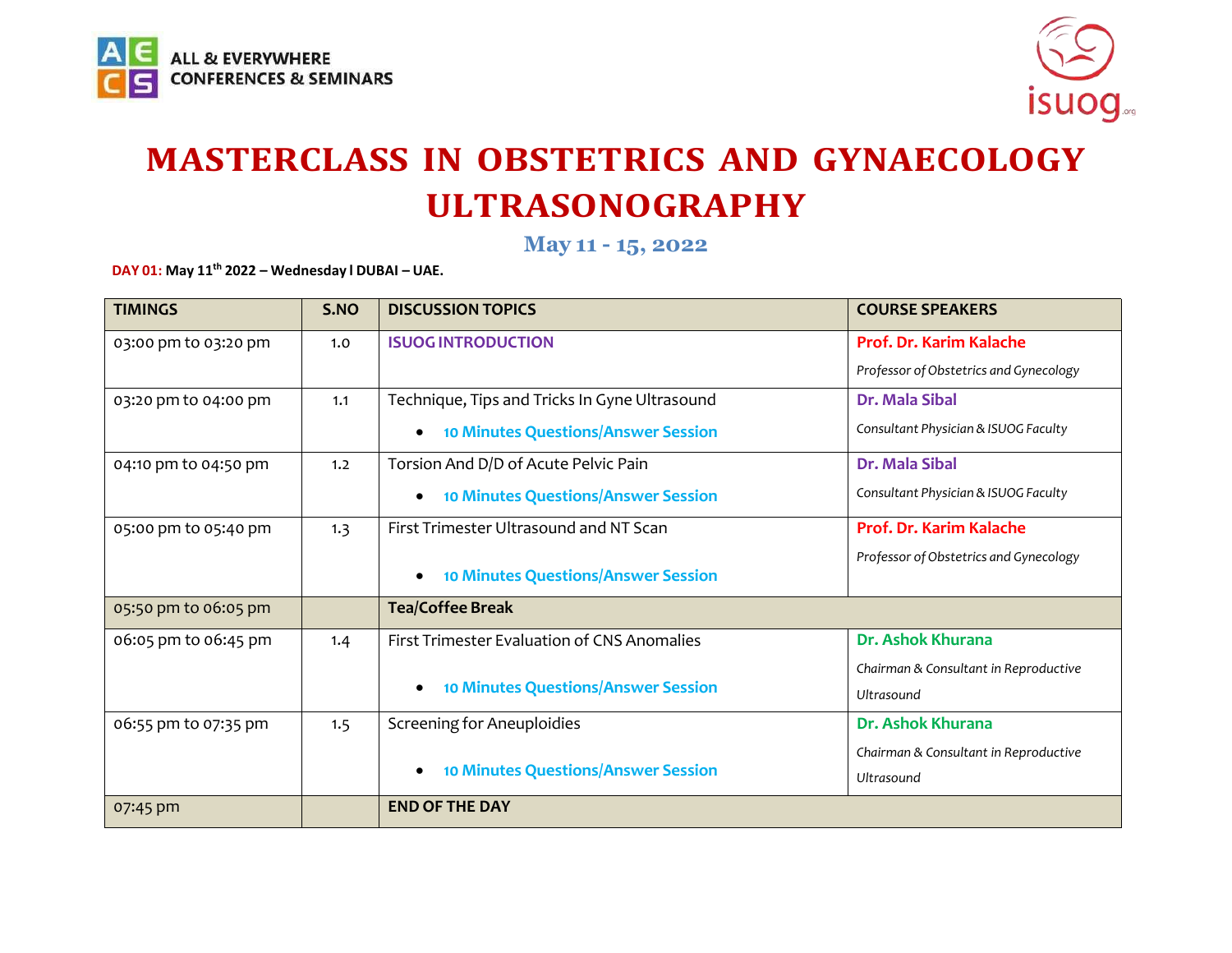



**May 11 - 15, 2022**

**DAY 02: May 12 th 2022 – Thursday l DUBAI – UAE.**

| <b>TIMINGS</b>       | S.NO | <b>DISCUSSION TOPICS</b>                                  | <b>COURSE SPEAKERS</b>                 |
|----------------------|------|-----------------------------------------------------------|----------------------------------------|
| 03:00 pm to 03:40 pm | 2.1  | Second trimester normal anatomy excluding the fetal heart | <b>Prof. Dr. Karim Kalache</b>         |
|                      |      | <b>10 Minutes Questions/Answer Session</b>                | Professor of Obstetrics and Gynecology |
| 03:50 pm to 04:30 pm | 2.2  | Doppler Ultrasound in High Risk Pregnancy                 | Prof. Dr. Karim Kalache                |
|                      |      | <b>10 Minutes Questions/Answer Session</b>                | Professor of Obstetrics and Gynecology |
| 04:40 pm to 05:20 pm | 2.3  | Fetal Growth Restriction: A Systematic Approach           | Dr. Ashok Khurana                      |
|                      |      |                                                           | Chairman & Consultant in Reproductive  |
|                      |      | <b>10 Minutes Questions/Answer Session</b>                | Ultrasound                             |
| 05:30 pm to 05:45 pm |      | <b>Tea/Coffee Break</b>                                   |                                        |
| 05:45 pm to 06:25 pm | 2.4  | Screening and Suveillance for PreEclampsia                | Dr. Ashok Khurana                      |
|                      |      |                                                           | Chairman & Consultant in Reproductive  |
|                      |      | <b>10 Minutes Questions/Answer Session</b>                | <b>Ultrasound</b>                      |
| 06:35 pm to 07:15 pm | 2.5  | Cervical Length: where and how do we use it today         | Dr. Ashok Khurana                      |
|                      |      |                                                           | Chairman & Consultant in Reproductive  |
|                      |      | <b>10 Minutes Questions/Answer Session</b>                | Ultrasound                             |
| 07:25 pm             |      | <b>END OF THE DAY</b>                                     |                                        |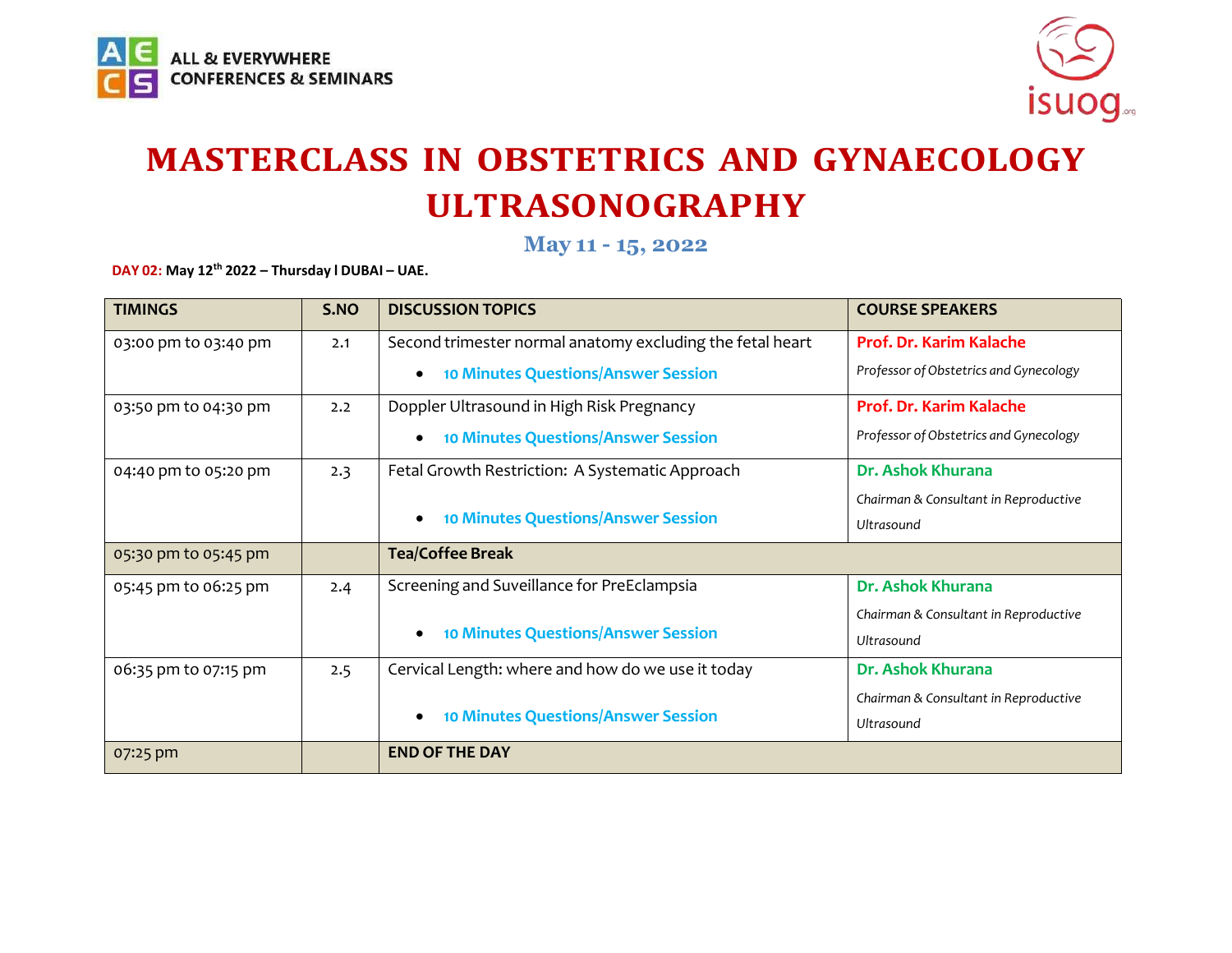



**May 11 - 15, 2022**

**DAY 03: May 13 th 2022 – Friday l DUBAI – UAE.**

| <b>TIMINGS</b>       | S.NO | <b>DISCUSSION TOPICS</b>                                | <b>COURSE SPEAKERS</b>                 |
|----------------------|------|---------------------------------------------------------|----------------------------------------|
| 03:00 pm to 03:40 pm | 3.1  | 3D Multi-Planar Mode - Understanding the key concepts   | Prof. Dr. Karim Kalache                |
|                      |      | <b>10 Minutes Questions/Answer Session</b><br>$\bullet$ | Professor of Obstetrics and Gynecology |
| 03:50 pm to 04:30 pm | 3.2  | Tips and Tricks for 3D Surface Mode Rendering           | Prof. Dr. Karim Kalache                |
|                      |      | <b>10 Minutes Questions/Answer Session</b><br>$\bullet$ | Professor of Obstetrics and Gynecology |
| 04:40 pm to 05:10 pm | 3.3  | Live Patients Demonstration                             | Prof. Dr. Karim Kalache                |
|                      |      | <b>10 Minutes Questions/Answer Session</b>              | Professor of Obstetrics and Gynecology |
| 05:20 pm to 05:35 pm |      | <b>Tea/Coffee Break</b>                                 |                                        |
| 05:35 pm to 06:15 pm | 3.4  | Practical 3D/4D Pelvic scanning in Gyne and ART         | Dr. Karunkar Marikinti                 |
|                      |      | <b>10 Minutes Questions/Answer Session</b>              | Consultant of OB - GYN                 |
| 06:25 pm to 07:05 pm | 3.5  | Case Scenarios in 3d Scanning                           | Dr. Karunkar Marikinti                 |
|                      |      | <b>10 Minutes Questions/Answer Session</b>              | Consultant of OB - GYN                 |
| 07:15 pm             |      | <b>END OF THE DAY</b>                                   |                                        |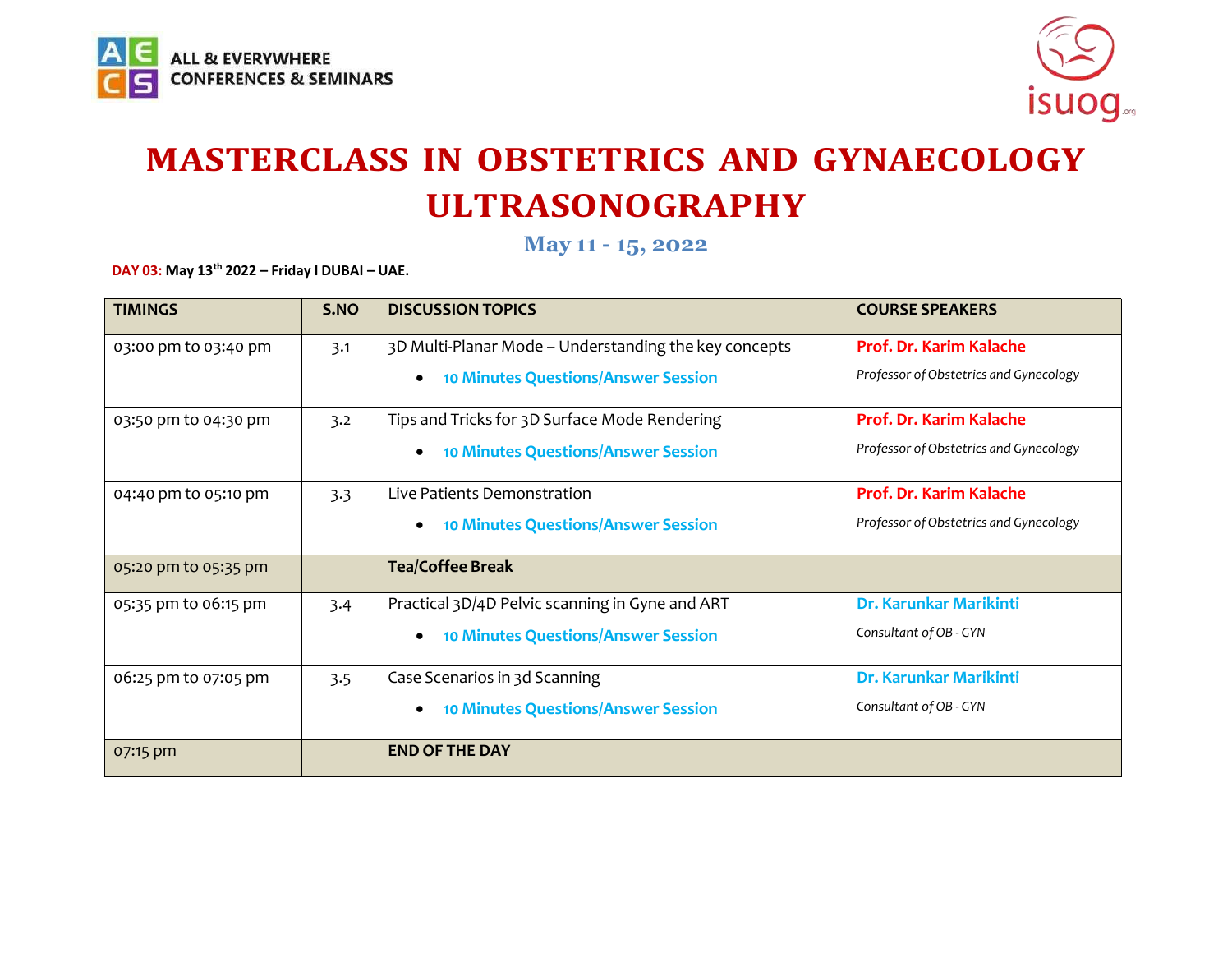



**May 11 - 15, 2022**

**DAY 04: May 14 th 2022 – Saturday l DUBAI – UAE.**

| <b>TIMINGS</b>       | S.NO | <b>DISCUSSION TOPICS</b>                                 | <b>COURSE SPEAKERS</b>                     |
|----------------------|------|----------------------------------------------------------|--------------------------------------------|
| 03:00 pm to 03:40 pm | 4.1  | Fetal skeletal anomalies explained with 6 clinical cases | Prof. Dr. Karim Kalache                    |
|                      |      | <b>10 Minutes Questions/Answer Session</b><br>$\bullet$  | Professor of Obstetrics and Gynecology     |
| 03:50 pm to 04:30 pm | 4.2  | Fetal central nervous system examination and spinal      | Prof. Dr. Karim Kalache                    |
|                      |      | anomalies                                                | Professor of Obstetrics and Gynecology     |
|                      |      | <b>10 Minutes Questions/Answer Session</b><br>$\bullet$  |                                            |
| 04:40 pm to 05:20 pm | 4.3  | Fetal Heart - Normal Views and How to get them           | <b>Dr. Traci Fox</b>                       |
|                      |      | <b>10 Minutes Questions/Answer Session</b>               | Associate Professor in Radiologic Sciences |
| 05:30 pm to 05:45 pm |      | <b>Tea/Coffee Break</b>                                  |                                            |
| 05:45 pm to 06:25 pm | 4.4  | Myometrium Pathologies: Fibroids and Adenomyosis         | Dr. Mala Sibal                             |
|                      |      | <b>10 Minutes Questions/Answer Session</b>               | Consultant Physician & ISUOG Faculty       |
| 06:35 pm to 07:15 pm | 4.5  | Evaluation of Adnexal Masses: Based On IOTA Guidelines   | Dr. Mala Sibal                             |
|                      |      | <b>10 Minutes Questions/Answer Session</b><br>$\bullet$  | Consultant Physician & ISUOG Faculty       |
| 07:25 pm             |      | <b>END OF THE DAY</b>                                    |                                            |